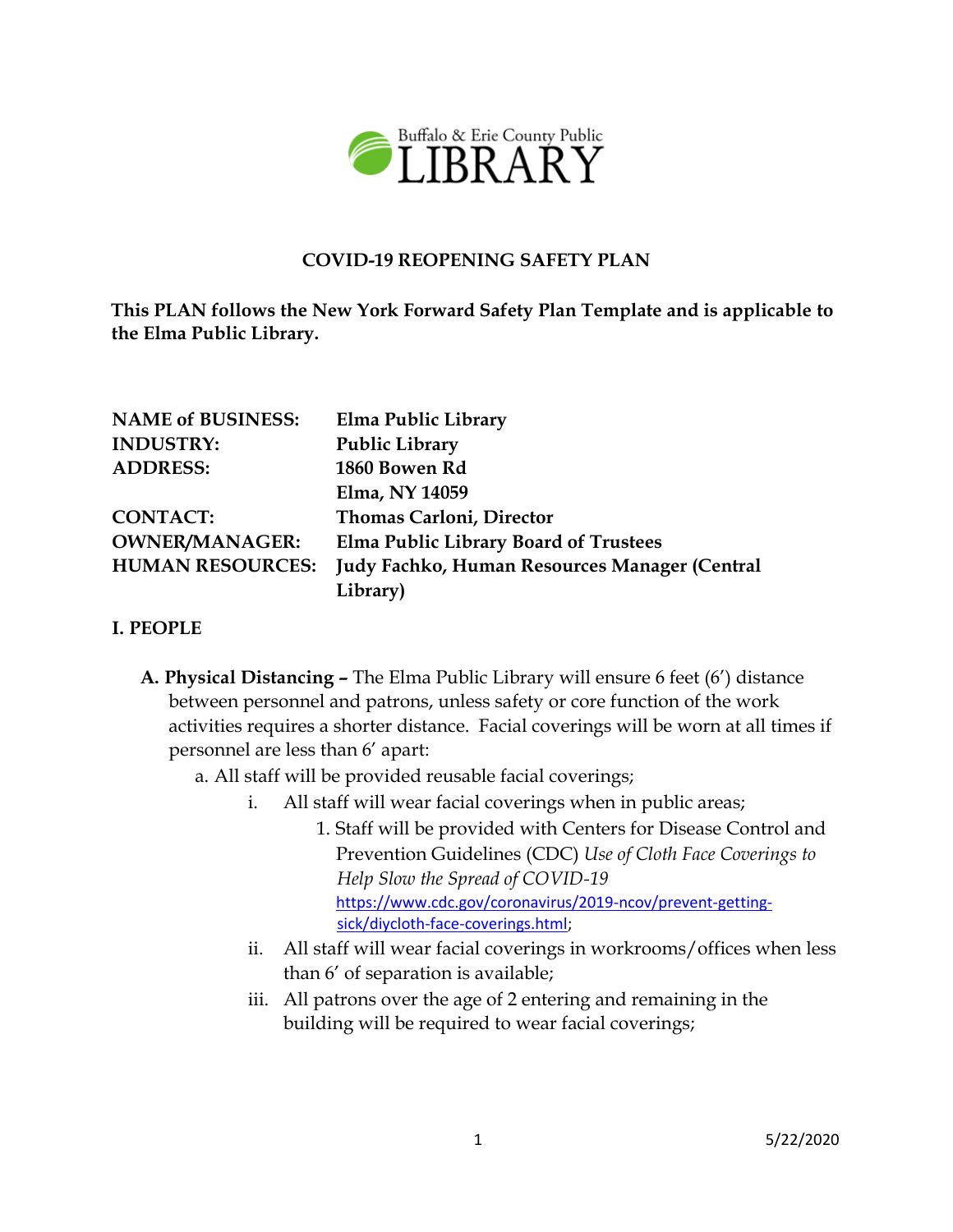- iv. Signage will be placed at library entrance and throughout the building requiring facial coverings for all persons over the age of 2 to be worn at all times;
- b. Social distancing signage will be placed throughout the library;
	- i. Floors will be marked with 6' increment markers in areas such as the circulation desk and reference desk; one way traffic flow will be denoted where practicable;
	- ii. Seating will be spaced so as to encourage social distancing seating will be removed;
	- iii. Computers will be spaced so as to encourage social distancing in computer labs, every other computer will be made "unavailable for use;"
	- iv. Patrons will not be allowed to socially gather;
	- v. Industry specific physical social distancing:
		- 1. Programs will not be scheduled until such time as social gatherings are permitted under New York Forward;
		- 2. Meeting rooms will not be made available for public use until such time as social gatherings are permitted under New York Forward;
- c. Tightly confined spaces will be occupied by only one individual at a time unless all occupants are wearing facial coverings;
	- i. If occupied by more than one person, the occupancy will be kept under 50% of maximum capacity**;**
	- ii. Employee break rooms, staff lounge, etc. will be at 50% capacity;
- d. Floors will be marked with 6' increment markers in areas such as circulation desk; reference desk; self-checkout machines; and workrooms where practicable;
- e. Teleconferencing or videoconferencing will be used for meetings;
	- i. If in-person meetings must be held, they will be held in open, well ventilated spaces with appropriate social distancing among participants;
- f. Pick-up and deliveries:
	- i. Common situations that may not allow for 6 ' of distance:
		- 1. Receipt of goods/materials
			- a. Facial coverings and gloves will be worn when receiving vendor deliveries, USPS, FedEx, United Parcel Service and working with library materials;
			- b. Facial coverings and gloves will be worn when receiving/sorting library materials;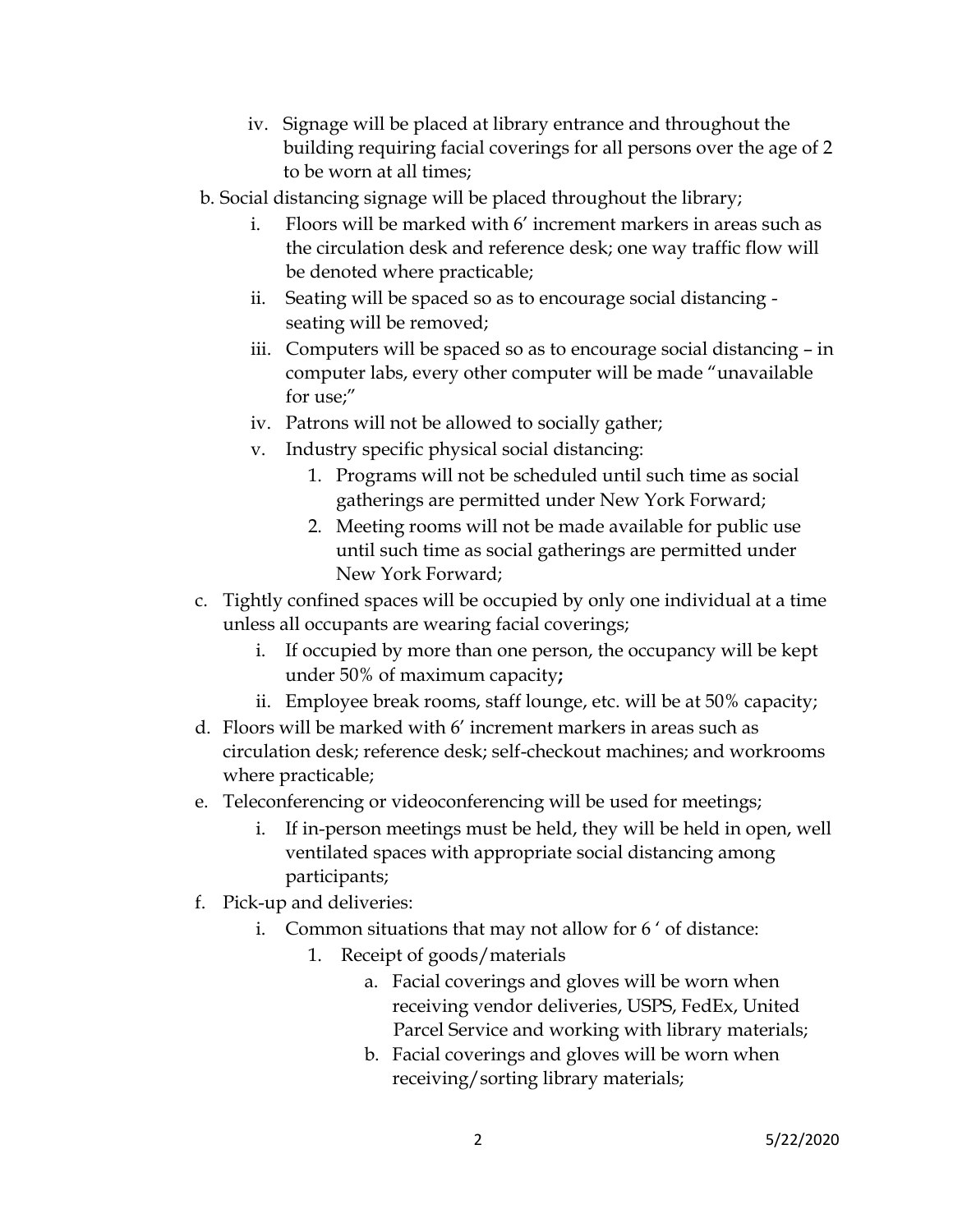- c. Hand washing protocols will be in place with notices posted;
- g. WALK-UP and CURBSIDE SERVICE Customer (patron) engagement:
	- 1. Facial coverings and gloves will be worn by staff at all times when providing walk-up and curbside pickup;
		- a. WALK-UP and CURBSIDE SERVICE protocols will be followed.

# **II. PLACES**

- **A. Protective Equipment –** Staff at Elma Public Library will be provided reusable facial coverings via the Buffalo & Erie County Public Library System (B&ECPL):
	- a. The B&ECPL has, in stock as of 5/18/2020, 2,000 **reusable** facial coverings from Erie County Emergency Services. These reusable facial coverings will be distributed to each library within the B&ECPL System;
		- i. The B&ECPL has ordered an additional 1,000 **reusable** facial coverings from DIVAL Products with an estimated date of arrival as 5/19/2020;
	- b. The B&ECPL has 1,000 **disposable** facial coverings in-stock as of 5/18/2020;
		- i. The B&ECPL has ordered an additional 1,000 **disposable** facial coverings from AMAZON.com with an estimated date of arrival as 5/27/2020;
	- c. Reusable facial coverings must be stored properly between use, cleaned/washed regularly and replaced when damaged;
		- i. Staff will be provided with CDC guidelines regarding cleaning/washing face masks [https://www.cdc.gov/coronavirus/2019ncov/prevent-getting-sick/diy-cloth](https://www.cdc.gov/coronavirus/2019-ncov/prevent-getting-sick/diy-cloth-face-coverings.html)[face-coverings.html;](https://www.cdc.gov/coronavirus/2019-ncov/prevent-getting-sick/diy-cloth-face-coverings.html)
		- ii. Staff will be provided with an individual sealable plastic bag for storing their reusable mask;
			- 1. Staff will be instructed to label the plastic back with their name;
		- iii. Staff will be instructed to inform their supervisor if/when their reusable mask needs replacing;
		- iv. Staff will be provided with a disposable mask if a reusable mask is not available or if the staff member does not have their reusable mask at the start of their shift;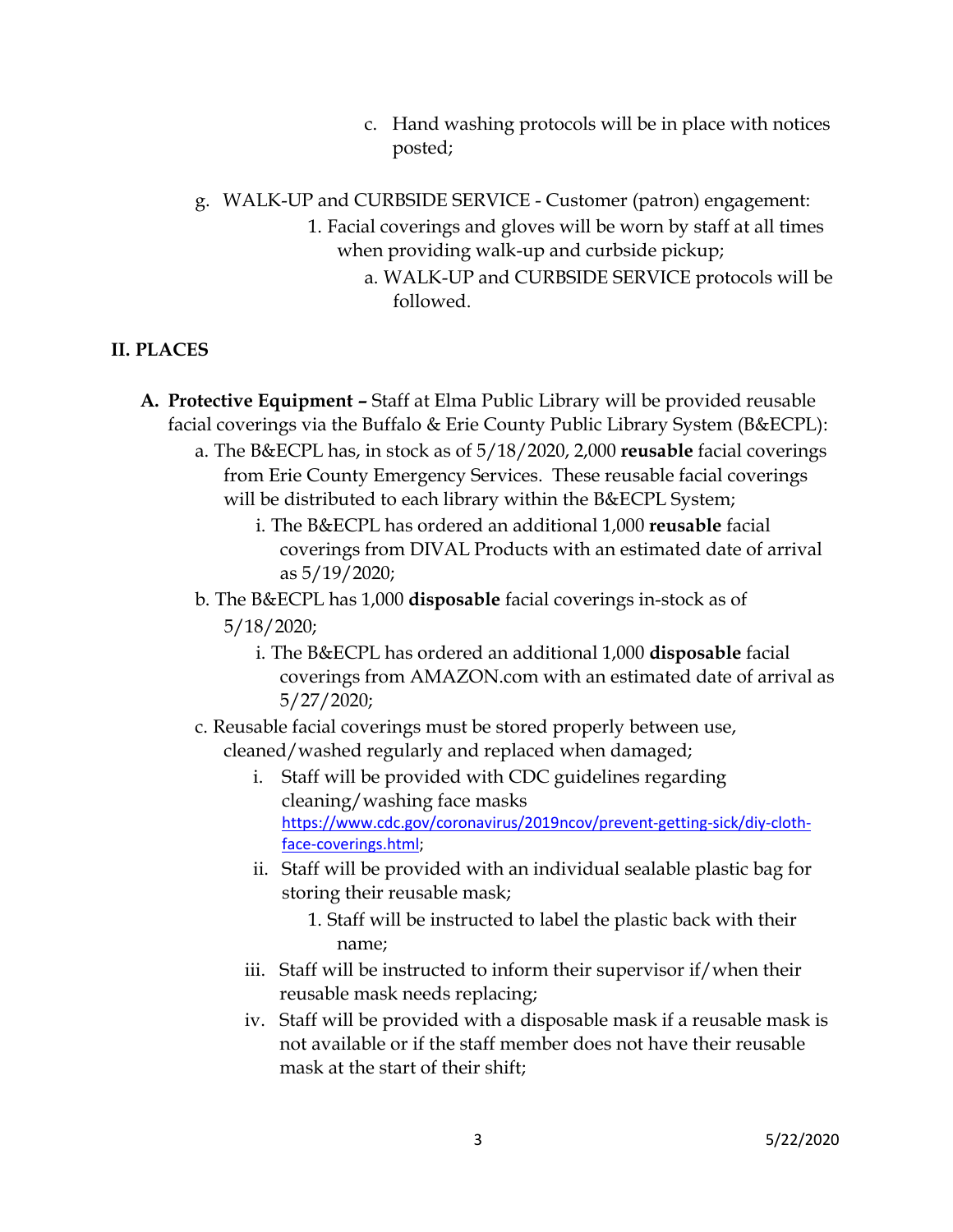- d. Sharing of objects Staff will be provided gloves and instructed to wear during materials handling procedures;
	- i. Staff will be instructed to not share such items as pens, pencils, utensils, etc. whenever practicable;
		- 1. If shared items are handled, staff will be instructed to wash hands frequently in accordance to CDC recommended hand washing guidelines [https://www.cdc.gov/handwashing/pdf/washyour-hands-fact-sheet-](https://www.cdc.gov/handwashing/pdf/wash-your-hands-fact-sheet-508.pdf)[508.pdf;](https://www.cdc.gov/handwashing/pdf/wash-your-hands-fact-sheet-508.pdf)
	- ii. Staff will be instructed to frequently wash hands while in the workplace;
		- 1. CDC recommended hand washing guidelines will be posted in all staff restrooms and where sinks are located;
	- iii. Staff will be trained on these protocols.
- **B. Hygiene and Cleaning –** The Elma Public Library will adhere to hygiene and sanitation requirements from the CDC

[https://www.cdc.gov/coronavirus/2019-](https://www.cdc.gov/coronavirus/2019-ncov/community/pdf/ReOpening_America_Cleaning_Disinfection_Decision_Tool.pdf)

[ncov/community/pdf/ReOpening\\_America\\_Cleaning\\_Disinfection\\_Decision\\_Tool.pdf](https://www.cdc.gov/coronavirus/2019-ncov/community/pdf/ReOpening_America_Cleaning_Disinfection_Decision_Tool.pdf) [a](https://www.cdc.gov/coronavirus/2019-ncov/community/pdf/ReOpening_America_Cleaning_Disinfection_Decision_Tool.pdf)nd Department of Health (DOH)

https://coronavirus.health.ny.gov/system/files/documents/2020/03/cleaning\_guidance\_general **building.pdf** and maintain cleaning logs on site that document date, time and scope of cleaning:

- a. All staff at the Elma Public Library will be responsible for maintaining cleaning logs for regular cleaning schedules;
	- i. The logs will be kept in a "Maintenance" folder in the staff workroom;
- b. Staff and patrons will have access to:
	- i. soap, water, paper towels/electric hand dryers;
	- ii. hand sanitizer containing 60% or more alcohol;
- c. Cleaning regular cleaning/disinfecting will occur daily in the following areas:
	- i. High transit areas;
	- ii. Restrooms;
	- iii. Common areas including but not limited to tables and chairs;
- d. Cleaning cleaning/disinfecting will occur after every use of the following, where practicable, in shared staff and public areas and will be the responsibility of all staff members:
	- i. Reference desks;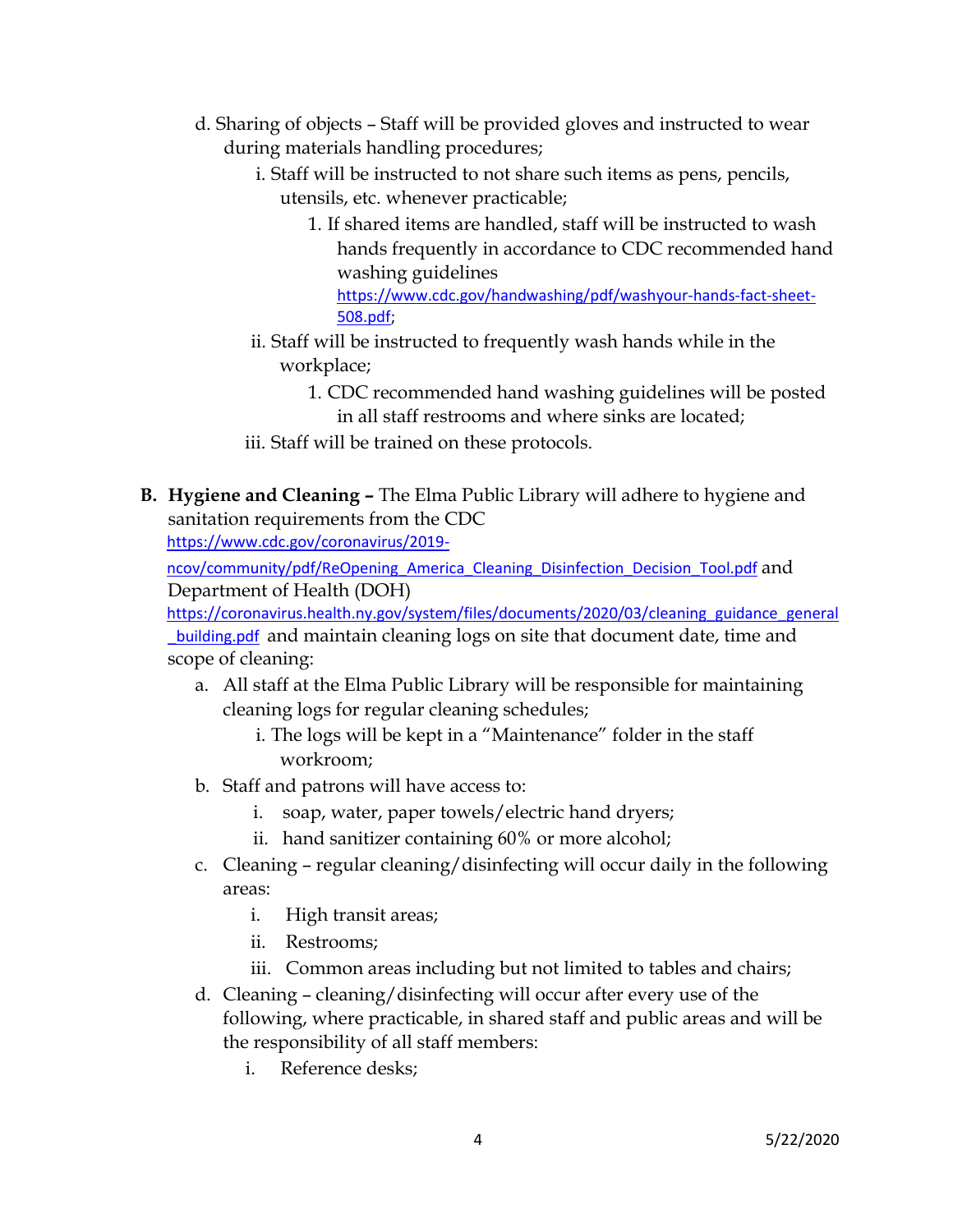- ii. Circulation desks;
- iii. Self-checkout machines;
- iv. Public access computers including keyboards and surface areas of computer desks;
- v. Staff computers including keyboards and surface areas of computer desks; vi. Staff telephones;
- e. The B&ECPL System will provide cleaning and disinfecting products that have been identified as effective against COVID-19 by the Environmental Protection Agency (EPA);
- f. Staff will be instructed to wash hands frequently in accordance to CDC recommended hand washing guidelines [https://www.cdc.gov/handwashing/pdf/wash-your-hands-fact-sheet-508.pdf.](https://www.cdc.gov/handwashing/pdf/wash-your-hands-fact-sheet-508.pdf)

## **C. Communication –** The Elma Public Library will:

- a. Post signage throughout the library to remind staff to adhere to proper hygiene, social distancing rules, appropriate use of personal protective equipment (PPE) and cleaning and disinfecting protocols. Signage will include but is not limited to:
	- i. CDC recommended hand washing guidelines [https://www.cdc.gov/handwashing/pdf/wash-your-hands-fact-sheet-508.pdf;](https://www.cdc.gov/handwashing/pdf/wash-your-hands-fact-sheet-508.pdf)
	- ii. CDC *Use of Cloth Face Coverings to Help Slow the Spread of COVID-19* [https://www.cdc.gov/coronavirus/2019-ncov/prevent-getting-sick/diy](https://www.cdc.gov/coronavirus/2019-ncov/prevent-getting-sick/diy-cloth-face-coverings.html)[clothface-coverings.html;](https://www.cdc.gov/coronavirus/2019-ncov/prevent-getting-sick/diy-cloth-face-coverings.html)
	- iii. CDC *How to Remove Gloves* [https://www.scribd.com/document/455417646/CDC-Poster-How-to-Remove-](https://www.scribd.com/document/455417646/CDC-Poster-How-to-Remove-Gloves)[Gloves;](https://www.scribd.com/document/455417646/CDC-Poster-How-to-Remove-Gloves) *iv. Social Distancing is in Effect at this Library*
	- *– General];*
	- *v. Social Distancing is in Effect at the Library – Computers;*
	- *vi. Wearing a Mask is Required in this Library;*
	- *vii.* "Stand Here" floor markings*;*
	- *viii.* Other signage as required;
- b. Cleaning and disinfecting protocols will be provided to Maintenance staff:
	- i. Information pertaining to cleaning and disinfecting of surfaces as listed in Section B (d) will be made available to staff;
- c. Communication plan for employees, visitors and customers with a consistent means to provide updated information:
	- i. Employees
		- 1. Information will be distributed to staff during initial return to work and subsequently through inner-office delivery and via email to those employees utilizing such;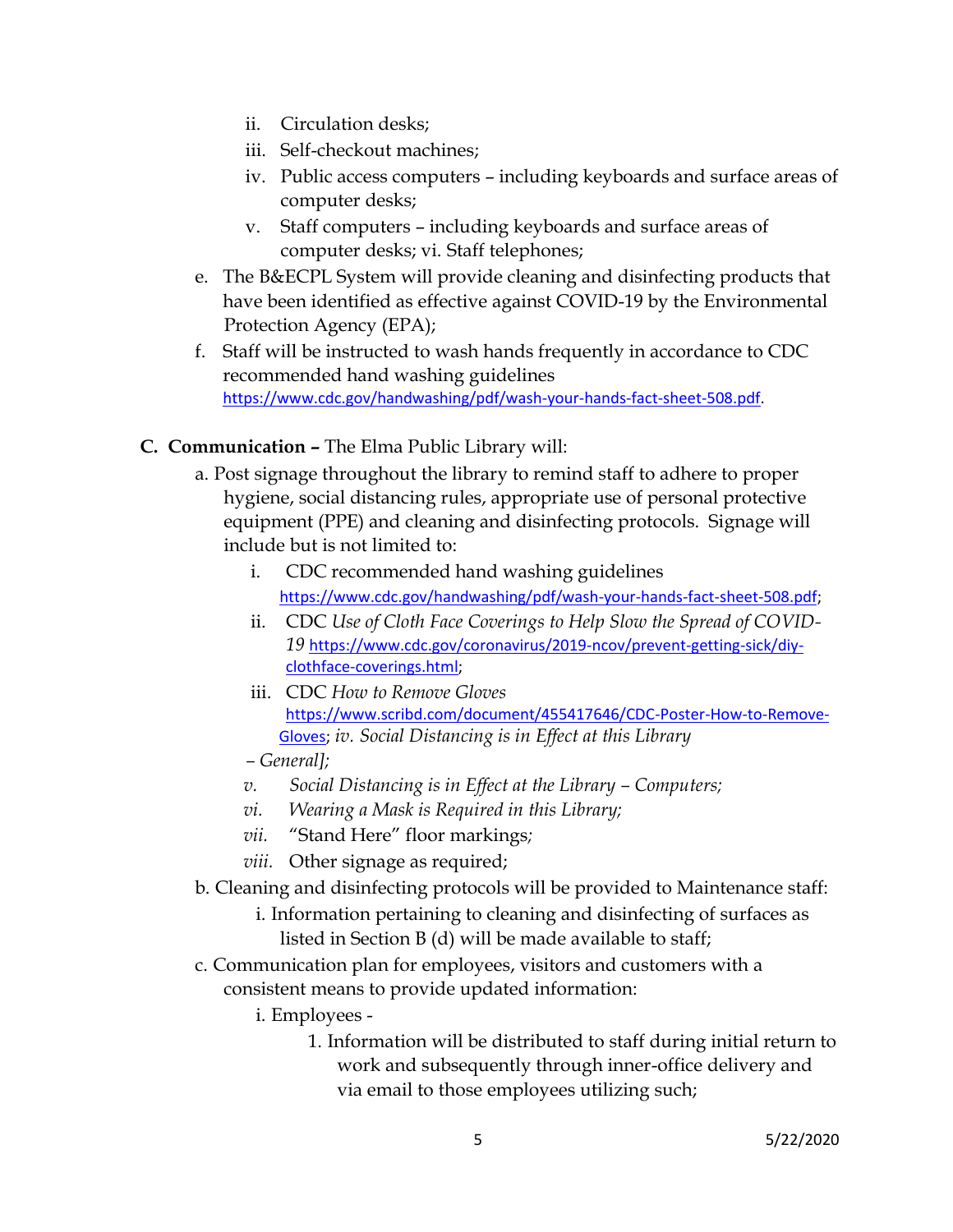- a. Supervisors will be held accountable in the continued distribution and dissemination of up-to-date information;
- b. Information will be placed on the B&ECPL Staff Intranet under COVID-19 Information [http://intranet.buffalolib.org/covid-19-information;](http://intranet.buffalolib.org/covid-19-information)
- c. Signage will be posted in staff workrooms, breakrooms, restrooms, etc.
- ii. Visitors for the purposes of this section, visitors shall constitute vendors, delivery personnel, contractors, contractors, performers, and other non-library patron visitors;
	- 1. Pertinent information pertaining to social distancing, required facial covering, hand washing, etc. will be posted at entrances associated with visitors, i.e. Shipping Docks, staff entrance(s), etc.;
		- a. Information will be updated as new information is disseminated;
- d. Visitor Logs for the purposes of this section, visitors shall constitute vendors, delivery personnel, contractors, consultants, performers and other non-library patron visitors;

i. All visitors will report to the staff entrance and visitor logs will be kept by the Director;

- e. If an Elma Public Library employee identifies as having tested positive for COVID-19, the Director will:
	- i. Notify the New York State Health Department;
	- ii. Notify the Erie County Department of Health;
	- iii. Cooperate with contact tracing efforts including:
		- 1. Notification of potential contacts such as workers or visitors who had close contact with the individual;
		- 2. All information will be kept confidential pursuant to state and federal laws and regulations.

## **III. PROCESS**

- **A. Screening** The Elma Public Library will:
	- a. Follow the B&ECPL Personnel Policies and Procedures: *Protective Measures to Reduce Risk of Exposure to COVID-19*;
	- b. Implement daily mandatory health screening for all employees prior to the beginning of the respective employees work day that includes: